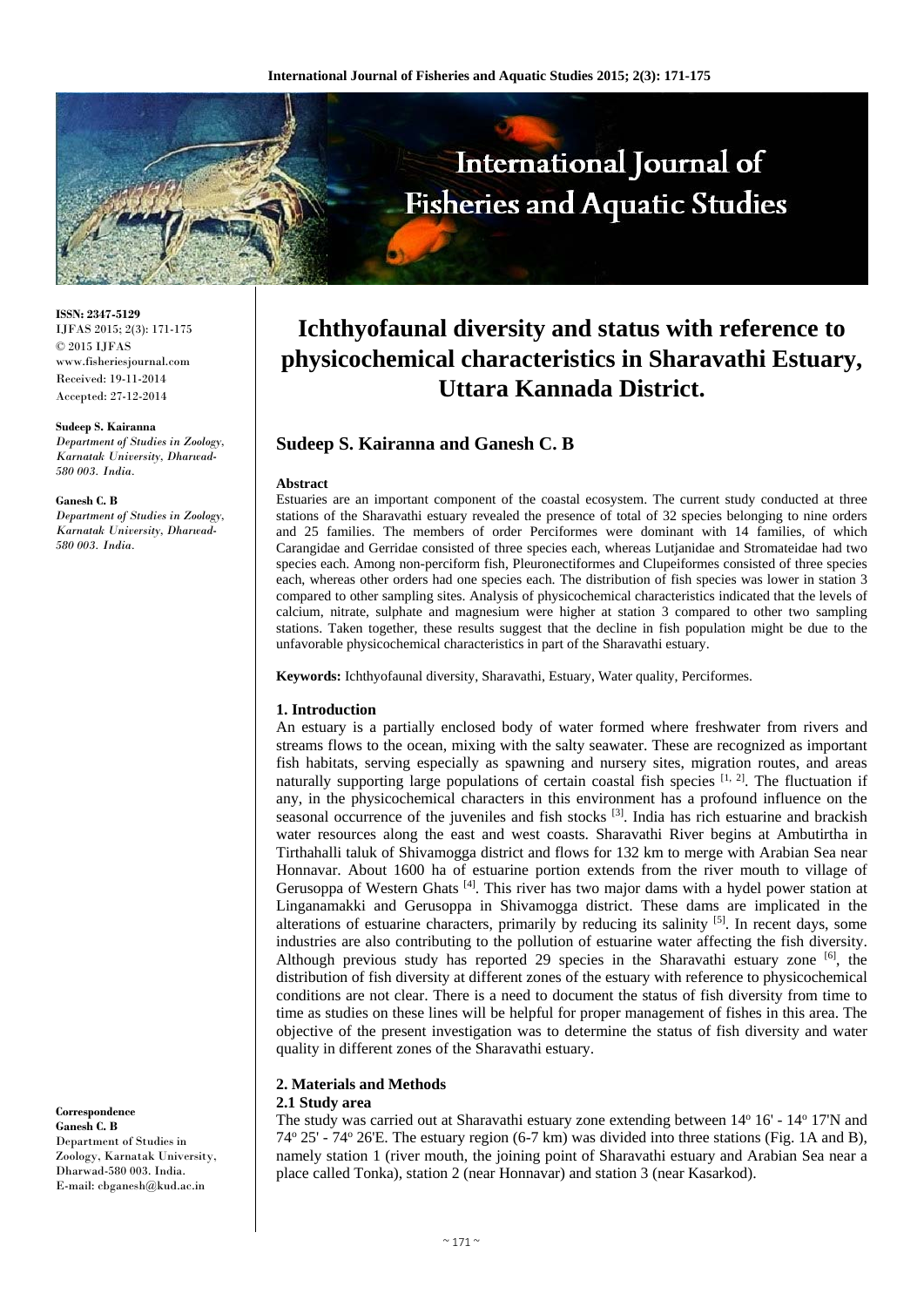

**Fig 1(A & B):** Map of India showing the location of Karnataka State (A) and three study stations at Sharavati estuary (B), 1) River mouth, 2) near Honnavar and 3) near Kasarkod.

## **2.2 Collection of fish**

The study was carried out between July 2013 and March 2014, as a part of M.Sc dissertation work. Sampling of the fish was done with the help of expert fisherman using drag net having mesh size 2 mm  $\times$  3 m  $\times$  1 m size as well as cast net of standard size. Samples were collected at all the three stations during low tide. Photographs of the fish were taken with the help of Sony cybershot camera in the study area and were later identified using taxonomic literatures [7, 8, 9, 10].

The percentage occurrence of fish species in each station was calculated using the formula

> Number of species in each station×100 Total number of species

The percentage occurrence of fish species in each order was calculated using the formula

> Number of species in each order×100 Total number of species

## **2.3 Collection of water samples**

The water samples were collected from all the three stations (3 sites per station) at around 11 am. The pH values in these water samples were recorded using a digital pH meter (Transinstruments, Singapore). The concentrations of chloride, nitrate, sulphate, bicarbonate, calcium, magnesium, and iron were estimated in the water samples using the laboratory procedures  $[11, 12]$ . The data on all water quality parameters were expressed as means  $\pm$  SE.

## **3. Results and discussion**

Estuaries are critical for the continued survival of many species of fish and other aquatic life. The present study recorded ichthyofaunal diversity with reference to physicochemical conditions in three selected sites of Sharavathi estuary. In the present study, a total of 32 species belonging to nine orders and 25 families were recorded in Sharavathi estuary (Table 1). The members of order Perciformes were dominant with 20 species (62.5%) belonging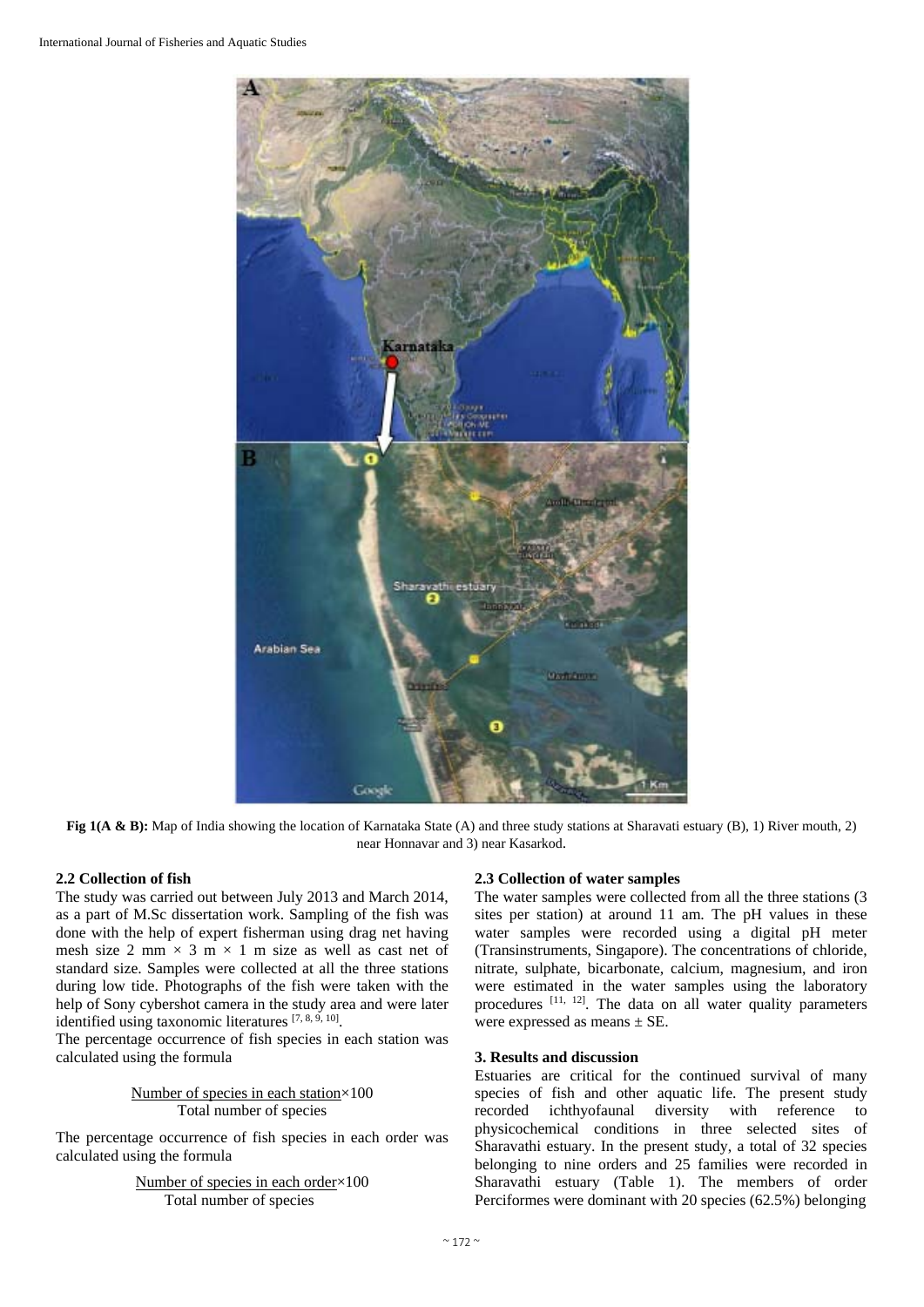to 14 families, of which Carangidae and Gerridae consisted of three species each, whereas Lutjanidae and Stromateidae had two species each. All other families consisted of one species each (Table 1, Fig. 2). Among non-perciform fish,

Pleuronectiformes and Clupeiformes consisted three species (9.37%) each, whereas Siluriformes, Cypriniformes, Beloniformes, Myliobatiformes, Russulales, and Rajiformes had one species (3.12%) each.

**Table 1:** List of fishes observed in selected stations of Sharavathi estuary.

| Sl. no. | <b>Scientific name</b>    | <b>Common name</b>                | Sl. no.          | <b>Scientific name</b>    | <b>Common name</b> |
|---------|---------------------------|-----------------------------------|------------------|---------------------------|--------------------|
|         | <b>Perciformes</b>        |                                   |                  | <b>Siluriformes</b>       |                    |
| 1.      | <b>Ambassidae</b>         | <b>Burante</b>                    | 2.               | <b>Ariidae</b>            | Sady               |
|         | Ambassis ambassis         |                                   |                  | Arius arius               |                    |
|         | Carangidae                |                                   |                  | <b>Batrachoidiformes</b>  |                    |
|         | Caranx praeustus          | Guruku                            | 3.               | <b>Batrachoididae</b>     | Gonke/ Gorke       |
|         | Carangoids chrysophrys    | Kokkara                           |                  | Austrobatrachus dussumeri |                    |
|         | Caranx ignobilis          | Ulua                              | $\overline{4}$ . | <b>Beloniformes</b>       |                    |
|         | <b>Cichlididae</b>        |                                   |                  | <b>Belonidae</b>          | Kaandi             |
|         | Etroplus suretansis       | Kagalsi                           |                  | Tylosurus strongylurus    |                    |
|         | Gerridae                  |                                   |                  | <b>Pleuronectiformes</b>  |                    |
|         | Gerres limbatus           | Silver-biddy                      |                  | <b>Acanthuridae</b>       |                    |
|         | Glossogobius giuris       | Shady                             |                  | Crossorhombus azureus     | Leppi              |
|         | Gerries filamentosus      | Bainge                            | 5.               | Cynoglossidae             |                    |
|         | Leiognathidae             |                                   |                  | Paraplagusia biliniata    | Neppi              |
|         | Secutor ruconius          | Deep pugnose<br>Kemsa             |                  | Paralichthyidae           |                    |
|         | Lutjanidae                |                                   |                  | Pseudorhombus javanicus   | Flounder           |
|         | Lutjanus ruselli          |                                   | 6.               | <b>Clupeiformes</b>       |                    |
|         | Lutjanus argentimaculatus | River snapper                     |                  | Clupeidae                 |                    |
|         | <b>Drepaneidae</b>        |                                   |                  | Sardinella fimbriata      | Pedi               |
|         | Drepane punctata          | Spotted sickle fish               |                  | Opisthopterus tardoore    | Pachge             |
|         | <b>Platacidae</b>         | Akoli                             |                  | Engraulidae               |                    |
|         | Platax orbicularis        |                                   |                  | Stoliphorus indicus       | Motyal             |
|         |                           |                                   | 7.               | <b>Cypriniformes</b>      |                    |
|         | Scatophagidae             |                                   |                  | Cyprinidae                |                    |
|         | Scatophagus argus         | Vulka                             |                  | Dawkinsia filamentosa     | Blackspot barb     |
|         | <b>Sciaenidae</b>         |                                   | 8.               | <b>Myliobatiformes</b>    |                    |
|         | Chrysochir aureus         | Doodi                             |                  | <b>Dasyatidae</b>         | Thorke             |
|         | Siganidae                 |                                   |                  | Dasyatis bleekeri         |                    |
|         | Siganus vermiculatus      | Bergi<br>Sphyraenidae<br>Baracuda | 9.               |                           |                    |
|         |                           |                                   |                  |                           |                    |
|         | Sphyraena barracuda       |                                   |                  | <b>Rajiformes</b>         |                    |
|         | <b>Stromatidae</b>        |                                   |                  | <b>Rhinobatidae</b>       | Guitar fish        |
|         | Pampus argenteus          | Maangi                            |                  | Glaucostegus halavi       |                    |
|         | Parastromateus niger      | Kap maangi                        |                  |                           |                    |
|         | Lactariidae               |                                   |                  |                           |                    |
|         | Lactarius lactarius       | Karchi                            |                  |                           |                    |

Most of the non-perciform families had one species each, except for Clupeidae that consisted of two species (Table 1). Slight differences in fish species diversity were noticed in the present study compared to the previous study at Sharavathi estuary wherein 29 finfish species belonging to 24 families were observed between June 2011 and May 2012 <sup>[6]</sup>. These differences could be due to timing and site of sampling of fish species in Sharavathi estuary.



Fig 2: Percent occurrence of fishes belonging to different orders.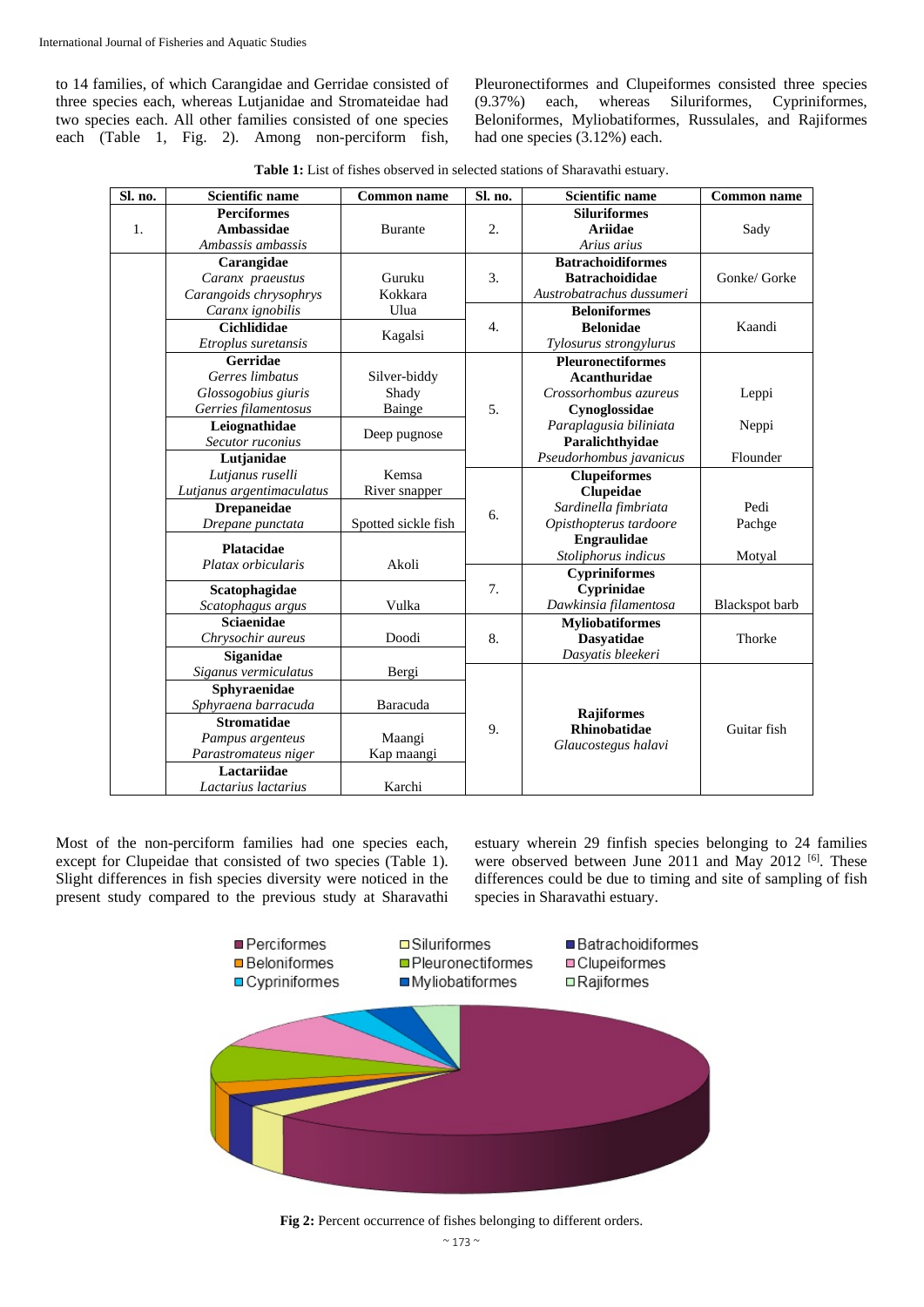Richness in fish faunal diversity has been recorded in number of estuarine systems. About 52 fish species were found in Ponnani estuary [13], whereas 61 species of fishes from Kali estuary, 55 species from Gangavali estuary and 80 species from Aghanashini estuary have been documented [5]. However, in the current study, the presence of 32 species in the Sharavathi estuary reflects a general decline in the fish population. Earlier studies have suggested that the continuous release of freshwater from hydroelectric power plants cause reduction in the salinity, thereby affecting the fish life at Sharavathi estuary  $[5, 6]$ . While the decrease in the salinity can potentially harm the fish species at estuary, other physicochemical conditions also seem to play a detrimental role in waning fish population at specific sites. In the present study, the fish diversity status documented in three stations of the Sharavathi estuary reveals that the distribution of fish is not identical. Although fish were found in all the three stations in the study area, there was a general decline in the fish population at station 3 (19%) compared to that of stations 1 and 2 (47% and 34% respectively, Fig. 3). This decrease in fish species diversity at station 3 was correlated with the alterations in physicochemical characteristics (Table 2). Whereas the concentrations of bicarbonate and iron did not show much variation among the three stations, the pH was slightly acidic in stations 2 and 3. Nevertheless, alkaline pH was recorded in the station 1 indicating higher salinity at the river mouth region where the Sharavathi estuary joins the Arabian Sea. Furthermore, marine invasion to freshwater is characterized by higher concentrations of chloride  $[14]$ . In the present study, the chloride levels were higher in station 1 followed by stations 2 and 3, reflecting the salt water intrusion at the river mouth region. In addition, concentrations of calcium, nitrate, sulphate and magnesium were high in station 3 compared to those of station 1 or 2. While high levels of calcium and magnesium suggest an increase in hardness of water [15], augmented levels of sulphate and nitrate are indicative of some form of pollution in water [16, 17, 18, 19]. Most of these ions are harmful to fish health when present in excess concentration  $[20]$ . Therefore, the depletion in the percent of fish species in station 3 might to be due to the contamination in this part of the estuary.



**Fig 3:** Percent distribution of fish species in different zones of the study area.

| Sl no. | <b>Parameters</b>    | <b>Station 1</b>    | <b>Station 2</b>  | <b>Station 3</b>  |
|--------|----------------------|---------------------|-------------------|-------------------|
|        | pΗ                   | $8.26 \pm 0.18$     | $6.53 \pm 0.03$   | $6.33 \pm 0.16$   |
|        | Chloride (mg/l)      | $1639.46 \pm 15.98$ | $1469 + 5.90$     | $784.47 + 7.64$   |
|        | Nitrate $(mg/l)$     | $4.60 \pm 0.27$     | $4.33 \pm 0.06$   | $12.51 + 0.29$    |
|        | Sulphate $(mg/l)$    | $4.70 \pm 0.14$     | $12.4 + 0.83$     | $37.80 \pm 0.702$ |
|        | Bicarbonate $(mg/l)$ | $23.06 \pm 0.56$    | $28.80 \pm 0.34$  | $26.56 \pm 0.08$  |
|        | Calcium $(mg/l)$     | $130.8 \pm 0.69$    | $131.30 \pm 0.24$ | $145.06 \pm 1.50$ |
|        | Magnesium (mg/l)     | $8.52+0.14$         | $6.40 \pm 0.30$   | $28.10 \pm 0.17$  |
|        | Iron $(mg/l)$        | < 0.1               | < 0.1             | < 0.1             |

**Table 2:** Physicochemical characteristics at different stations of the study area.

## **4. Conclusion**

The study shows the dominance of fish species belonging to Perciformes, probably owing to their physiological adaptations to the physicochemical conditions of the estuarine water. The observation that the percent of fish in station 3 is lower than other two sampling sites suggests that the depletion in fish diversity might be due to unfavorable physicochemical conditions in the estuarine water. Since the contamination in the estuarine environment seriously affects the fish species, the initiation of necessary measures for the conservation is needed to prevent further damage to the ichthyofaunal diversity in the Sharavathi estuary.

## **5. Acknowledgement**

The authors are thankful to the Chairman, Department of Studies in Zoology, Karnatak University, Dharwad for providing facilities to carry out this work.

#### **6. References**

- 1. Haedrich RL. Estuarine Fishes. In Ketchum, BH (Ed) Estuaries and Enclosed Seas, Elsevier Scientific, New York, 1983; 26:183-207.
- 2. Elliot M. An overview of the status, study and management of fishes in estuaries. In Elliot M and Hemingway K (Ed) Fishes in estuaries, Blackwell